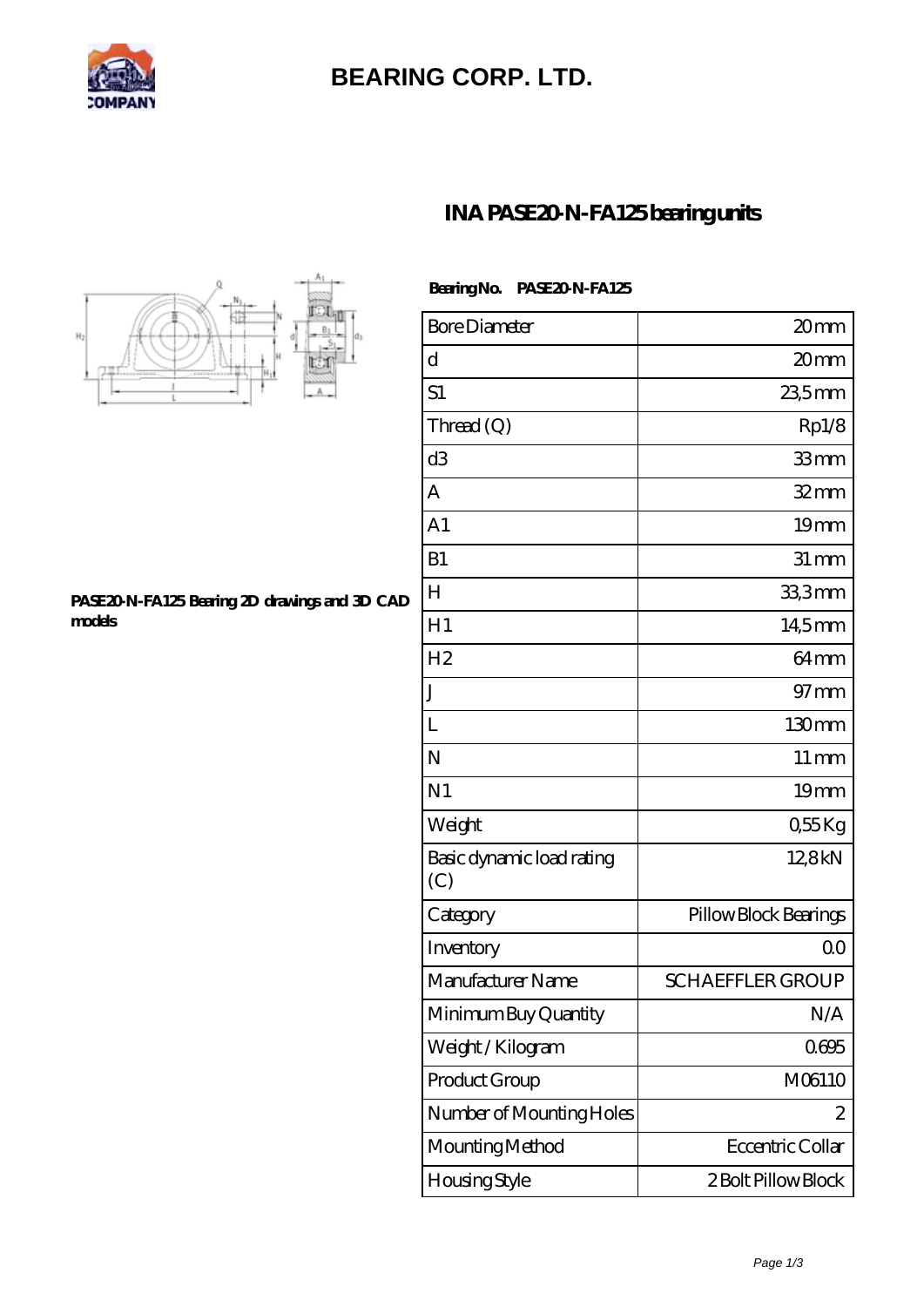

### **[BEARING CORP. LTD.](https://mamzellealacote.com)**

| Rolling Element                  | <b>Ball Bearing</b>                                                                                                                                                                                                             |
|----------------------------------|---------------------------------------------------------------------------------------------------------------------------------------------------------------------------------------------------------------------------------|
| Housing Material                 | Cast Iron                                                                                                                                                                                                                       |
| Expansion / Non-expansion        | Non-expansion                                                                                                                                                                                                                   |
| Relubricatable                   | Yes                                                                                                                                                                                                                             |
| <b>Insert Part Number</b>        | <b>GRAE2ONPPB</b>                                                                                                                                                                                                               |
| Seals                            | Double Lip Contact                                                                                                                                                                                                              |
| <b>Housing Configuration</b>     | 1 Piece Solid                                                                                                                                                                                                                   |
| Inch - Metric                    | Metric                                                                                                                                                                                                                          |
| <b>Other Features</b>            | Single Row   Spherical  <br>Corrosion Resistant  <br>Standard Shaft Height  <br>With Set Screw                                                                                                                                  |
| Long Description                 | 2 Bolt Pillow Block; 20MM<br>Bore; 33 3MM Base to<br>Center Height; Eccentric<br>Collar Mount; Ball Bearing<br>87MM Minimum Bolt<br>Spacing, 105MM Bolt<br>Spacing Maximum;<br>Relubricatable; Cast Iron;<br>Double Lip Contact |
| Category                         | Pillow Block                                                                                                                                                                                                                    |
| <b>UNSPSC</b>                    | 31171511                                                                                                                                                                                                                        |
| Harmonized Tariff Code           | 8483204040                                                                                                                                                                                                                      |
| Noun                             | Bearing                                                                                                                                                                                                                         |
| <b>Keyword String</b>            | Pillow Block                                                                                                                                                                                                                    |
| Manufacturer URL                 | http://www.ina.com                                                                                                                                                                                                              |
| Manufacturer Item Number         | PASE20N-FA125                                                                                                                                                                                                                   |
| Weight/LBS                       | 1.323                                                                                                                                                                                                                           |
| Length Thru Bore                 | 1.22 Inch   31 Millimeter                                                                                                                                                                                                       |
| <b>Bolt Spacing Minimum</b>      | 3425Inch   87Millimeter                                                                                                                                                                                                         |
| Nominal Bolt Center to<br>Center | 38Inch   97 Millimeter                                                                                                                                                                                                          |
| Actual Bolt Center to<br>Center  | OInch   CMillimeter                                                                                                                                                                                                             |
| Base to Center Height            | 1.311 Inch   333 Millimeter                                                                                                                                                                                                     |
|                                  |                                                                                                                                                                                                                                 |